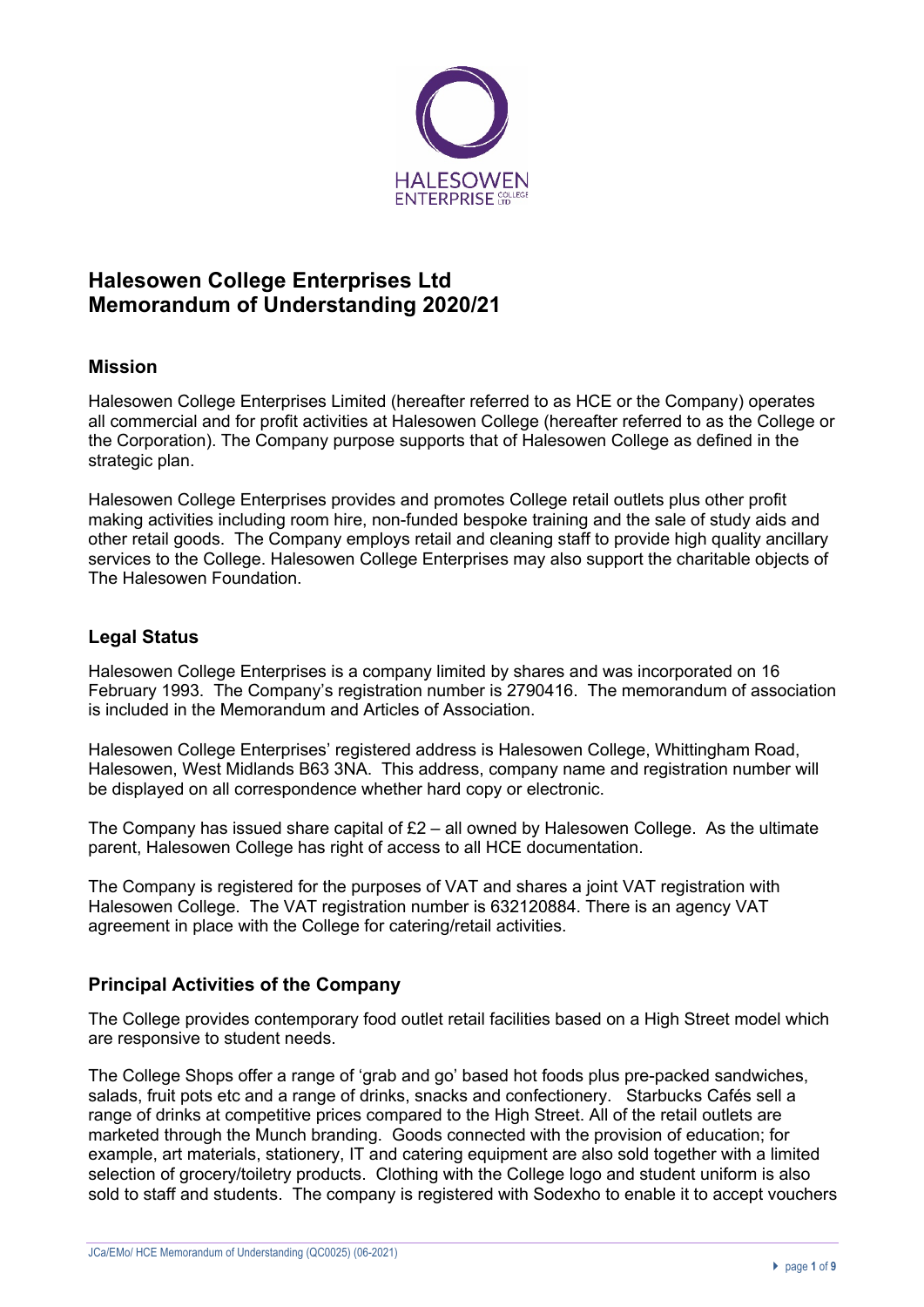from asylum seekers. In addition, the shop participates in the Free FE Meals, 16-18 Discretionary Award and 19+ Learner Support Fund meal schemes. The Company adheres to the College values, and a policy of not selling chewing gum, tobacco, lottery or alcohol products is in place. Whilst the retail facilities offer a range of food influenced by the student voice, it always stocks and promotes healthy alternatives such low fat snacks, yoghurts and fruit. It is a priority to offer students healthy options and make them 'treat aware'. The retail outlets provide goods to suit a range of dietary, cultural and religious requirements including gluten free, halal and vegetarian/vegan ranges. In supporting the College as a Leader in Diversity the retail outlets support the celebration of cultural diversity through displays and promotional offers. Capital developments at Whittingham will facilitate the extension of the hot food options.

The Company's training provision is predominantly bespoke activities to employed people especially those working in SMEs (small/medium size enterprises) and local organisations usually tailoring provision for individual employers. No funding agency grant is realised through these activities and they do not usually lead to qualifications accredited by Ofqual nor are they eligible for funding by the agency. The objective of any bespoke training for the Business Centre is to support the core offer made by Halesowen College and to contribute to the objectives of the LEP (Local Enterprise Partnership) and WMCA (West Midlands Combined Authority) to regenerate and transform the region's economy. Through skills development the conditions can be created for enterprise to flourish resulting in greater prosperity for the area. Training will increase the skill level of the local workforce and Halesowen College aims to provide courses to match the needs of the sector in priority areas.

The Company provides a full cleaning and janitorial service to Halesowen College. Staff work across all three sites to ensure a clean environment for learning.

Commercial work may also have a broader scope in assisting in providing opportunities to work with a wider range of companies. College staff are involved in local forums and employer focus groups continue to be organised by Halesowen College. Much proactive work is ongoing to strengthen links with the local business community in order to determine the future educational and development needs of such organisations and provide relevant training on an ongoing basis. This links with the College's development of higher apprenticeships. The College is focusing on the delivery of apprenticeships in areas where there is a shortage of higher level skills; science, IT and engineering, in accordance with government and local LEP priorities. Engaging with employers to discuss delivery of training via these models may lead to companies also requesting bespoke training.

Halesowen College Enterprises actively advertises room hire through the website and targeted marketing in the community. Much income is through repeat business as customers have high levels of satisfaction. There are stringent controls in place for room hire to ensure that the College's responsibilities for safeguarding, including Prevent anti-radicalisation, are not compromised. Room hire is part of the College's engagement with local groups in order to develop as the cornerstone of the community.

The company generates income from sales of hair and beauty products. The College has launched the Lee Stafford Hair Academy. Working with the celebrity hairdresser Lee Stafford the College has access to his educational team. Staff have been upskilled in the Lee Stafford techniques to integrate into their teaching and enhance employability for students. Alongside the educational aspect, the Company stocks and sells the full range of Lee Stafford products.

Halesowen College Enterprises encompasses any other business activities which the College may undertake from time to time within the constraints of agency and statutory guidelines. The College reviews regularly that its activities are in the public benefit and meet the conditions of grant funding. Activities outside of this scope may be operated by Halesowen College Enterprises Limited.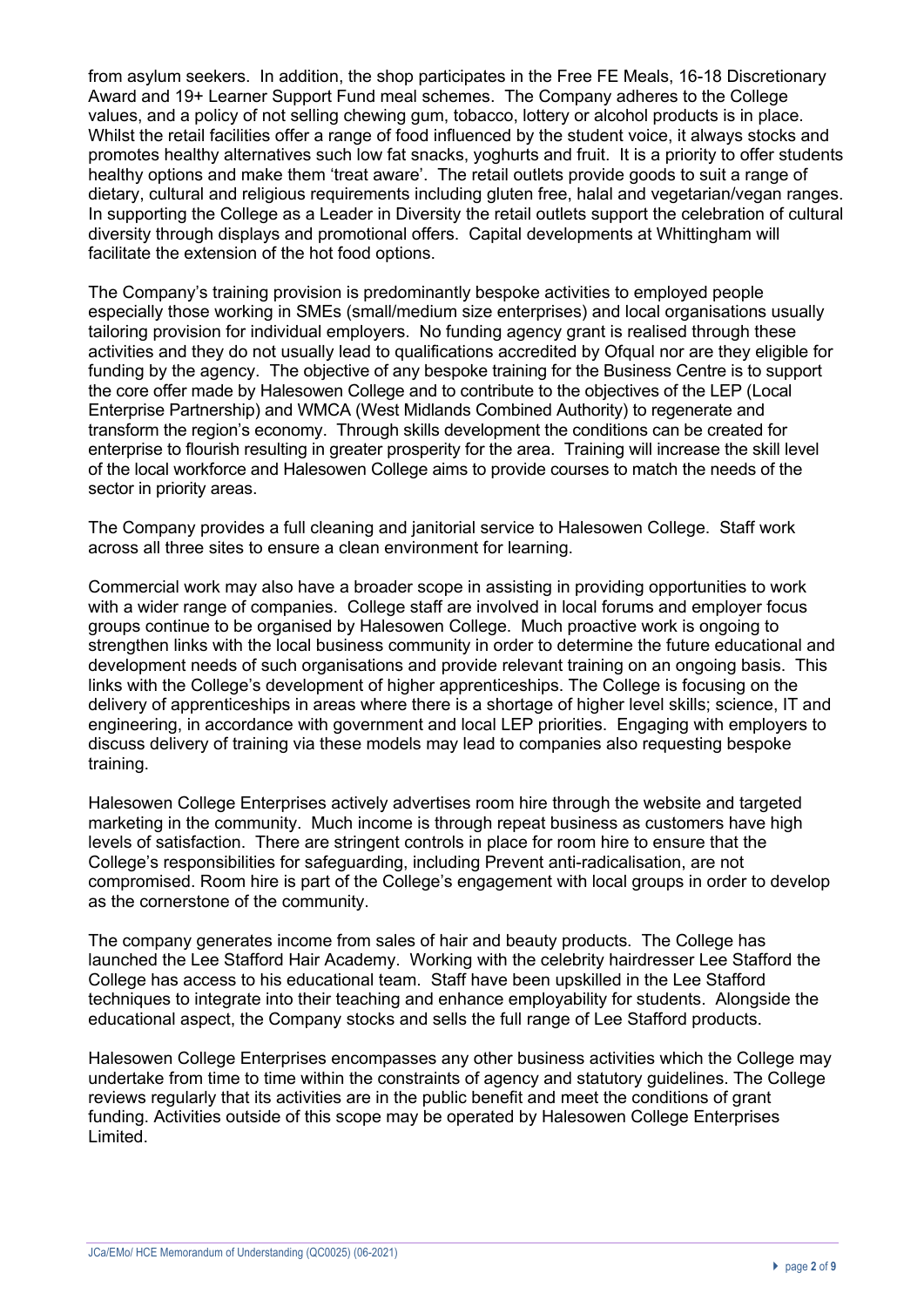# **Constitution of the Board**

Halesowen College Enterprises has a Board of Directors comprising a chair who is the Chief Operating Officer of the College plus three executive directors: Principal and Chief Executive and HR Business Partner (who is also Company Secretary) of the College alongside two non-executive directors.

The Board currently comprises:

- Jacquie Carman (Chair)
- Andrew Hanson (non-executive director)
- Ian Jewkes (non-executive director)
- Andy Dobson (executive director)
- Lynn Pass (executive director)
- Rachael Charles (company secretary)

College employees would automatically resign from the Board if they resigned from their post at Halesowen College.

The HCE Board make recommendations on appointments to the Corporation who endorse all appointments. The Corporation will consider such appointments on the grounds of principal activities of the company and best interest of the College as sole shareholder. The Corporation may delegate this to the Search and Governance Committee and would not withhold consent unless there was a major conflict of interest/impairment to the operation of the Company.

The Board must comprise at least one College governor. No member of the College Audit and Assurance Committee shall be a member of the HCE Board. In accordance with the Articles of Association the directors may recommend for appointment a person who is willing to act to be a director either to fill a vacancy or as an additional director. There is no maximum number of directors specified.

Company Directors have no automatic right to remuneration from the Company .Each year the directors must consider if a dividend is payable. To date no dividends have been paid.

The College requires that the Board meets regularly (usually termly) and monthly financial information be produced and distributed to Company Directors (details on the frequency and content of financial information is stated in this Memorandum of Understanding).

The Company should have an appropriately qualified Company Secretary who may also be a director.

# **The Role of Company Directors**

The College requires that directors fulfil their responsibilities as defined in law. The Companies Act 2006 defines the responsibilities of Company Directors. Directors are in a fiduciary position and must act bona fide in the interests of the Company. The Directors who are in office on the date of approval of the financial statements have to confirm, as far as they are aware, that there is no relevant audit information of which the auditors are unaware. Each of the Directors must confirm that they have taken all the steps that they ought to have taken as Directors in order to make themselves aware of any relevant audit information and to establish that it has been communicated to the auditor.

The College requires that all Directors make a written statutory declaration of interests annually which includes disclosure regarding Directors' emoluments, share options, long term incentive schemes and loans and disclosable guarantees. The rules governing Directors' duties have been codified in the Companies Act 2006. The Act also introduces a new statutory right for shareholders to exercise derivative action against the Directors. Previously Directors were subject to a variety of duties embodied in common law rules and equitable principles. The Act now provides a statutory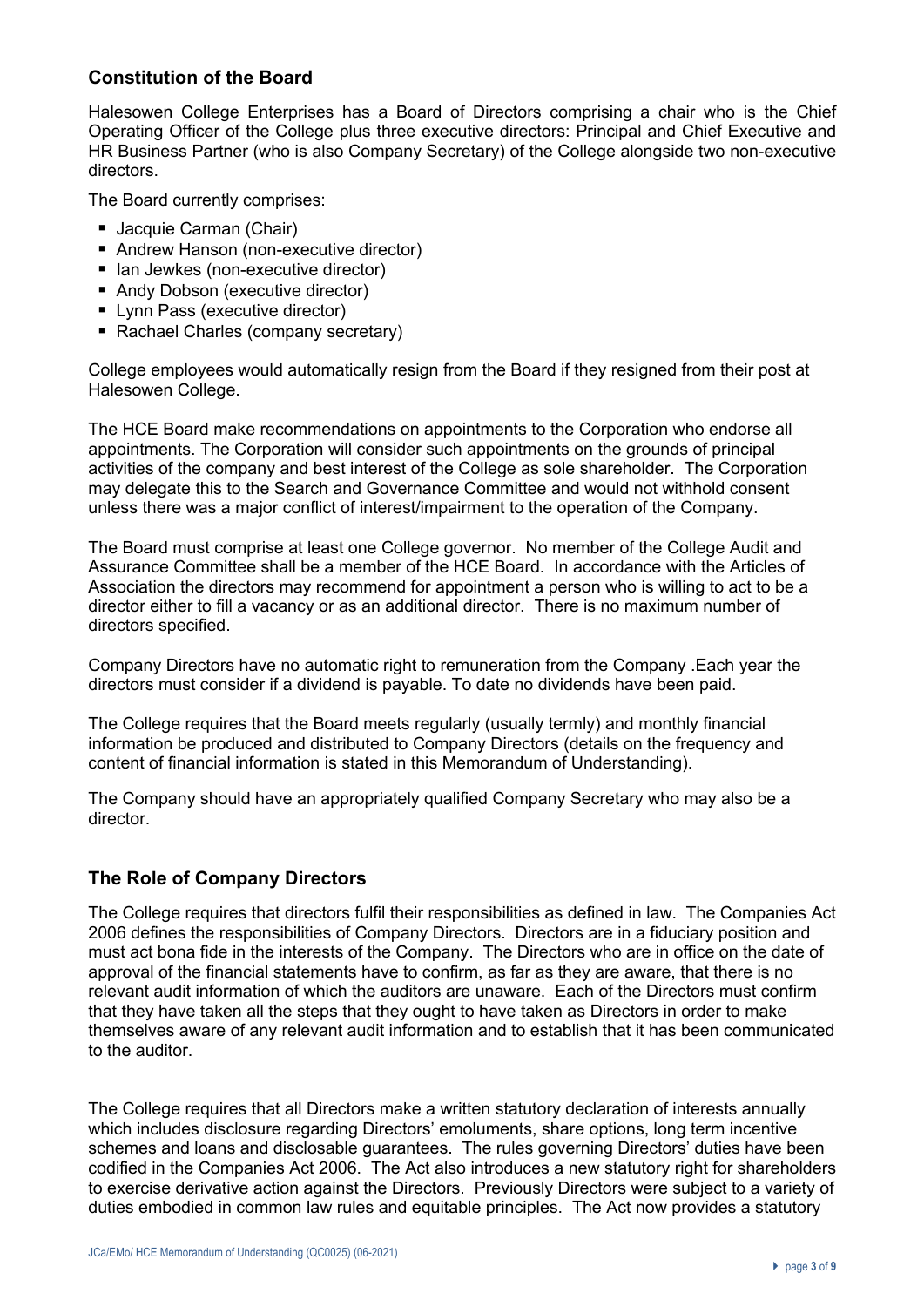statement of Directors' duties in the form of a checklist. General duties covered by a director of HCE are as follows:

- to act within one's own powers and in accordance with the company's constitution
- $\blacksquare$  to promote the success of the Company
- to exercise independent judgement
- $\blacksquare$  to exercise reasonable care, skill and diligence
- $\blacksquare$  to avoid conflicts of interest
- not to accept benefits from third parties
- $\blacksquare$  to declare an interest in proposed transactions or arrangements

This is to ensure responsible business practice and transparency in the manner in which a business is run.

Company Directors have a responsibility to monitor the activities of the Company and take any necessary action to ensure that the Company fulfils its business objectives. Whilst exercising the duty to promote the success of the Company, Directors must, under the *Statutory Statement of Directors' Duties* set out in the Companies Act 2006, act in good faith and in a manner which he/she considers will be most likely to promote the success of the Company. Directors should consider:

- **the wider impact of Company actions upon the interests of employees/staff engaged in** Company activities and long term consequences of decisions.
- $\blacksquare$  the need to build and preserve business relationships with suppliers, customers and others.
- $\blacksquare$  the impact of actions upon the local community and the environment.
- $\blacksquare$  the desirability of maintaining a reputation for high standards of business conduct.
- $\blacksquare$  the need to act fairly between members.

The directors must ensure that there is compliance with the approved Anti-Bribery Policy.

Company Directors must consider the annual budget and business plan and approve the Annual Accounts and Directors Report.

Within the parameters of the approved budget directors must approve any major developments or capital projects.

Appoint auditors to review the financial statements and determine their remuneration (external auditors should usually be those used by Halesowen College).

There should be no issue of shares without the express permission of the Corporation. Similarly, the Corporation must endorse the payment of any dividends.

#### **The Role of the Company Secretary**

The College requires that the Company Secretary fulfil his/her responsibilities as defined in law. The Companies Act 2006 removes the legal obligation for the Company to have a Secretary. However, Halesowen College Enterprises will retain the role of Company Secretary.

A Director may act as the Secretary to the Company however a sole Director may not act as a Secretary.

The Secretary is the chief administrative officer and as such has authority to act on behalf of the Company.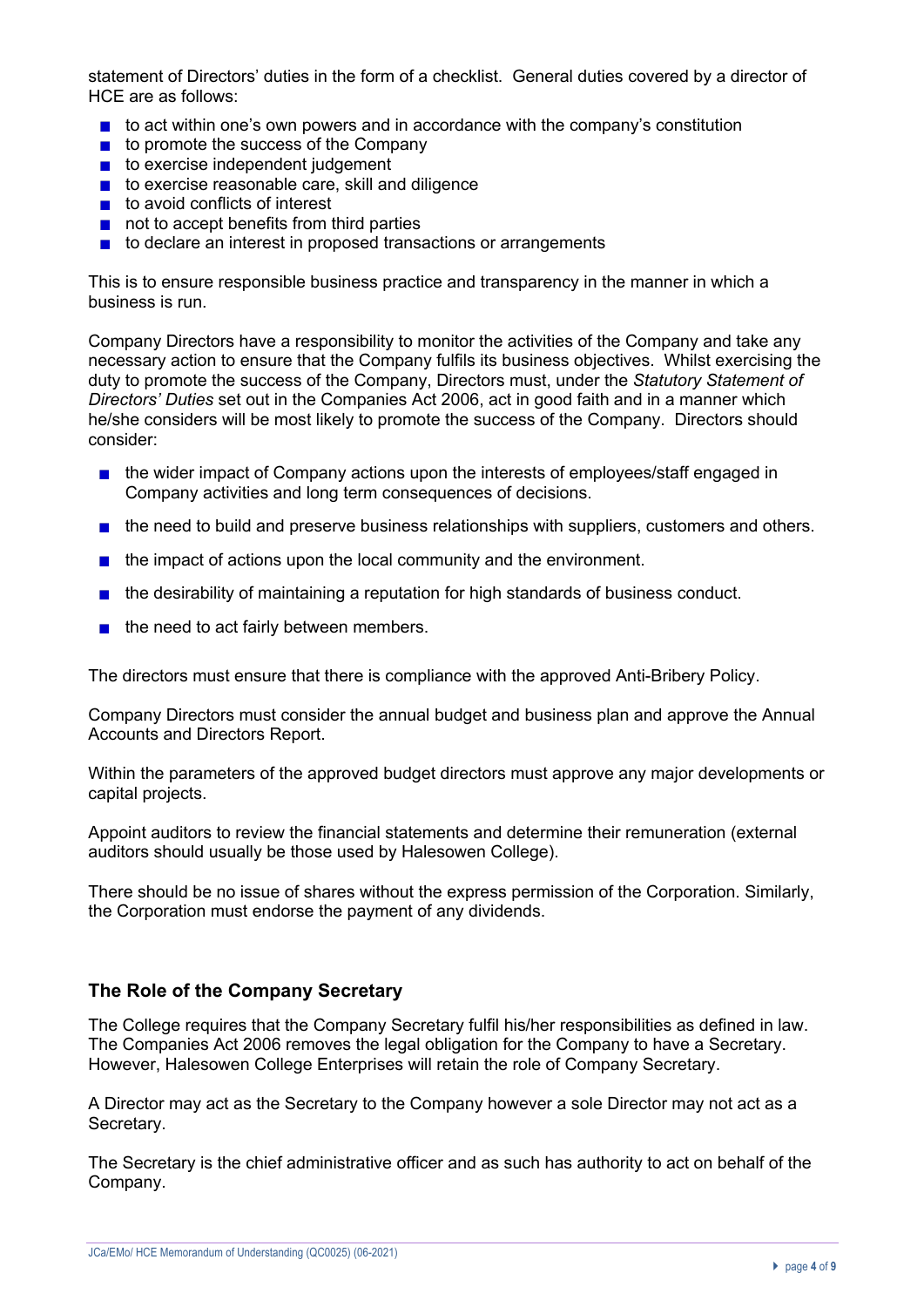The Secretary shall maintain all of the statutory registers as specified by the Companies Act. This includes a register of members, register of charges, minutes, accounting records, register of Directors and secretaries, and register of interests. Directors have a responsibility to prepare and deliver documents on behalf of the company to Companies House as and when required by the Companies Act. These include, in particular

- $\blacksquare$  the annual return
- $\blacksquare$  the annual accounts
- notification of any change in the company's officers or in their personal details
- notification of a change to the company's registered office
- allotment of shares
- $\blacksquare$  registration of charges

The legislation does not set out the role of the company secretary. However, the College requires that the company secretary will undertake the following:

- maintaining the statutory registers including the Register of People with Significant Control
- **E** ensuring that the company files statutory information promptly
- **providing members and directors with notice of meetings**
- **providing members with proposed written resolutions and auditors with any resolution it has** passed.
- delivering copies of resolutions and agreements to Companies House
- **E** supplying a copy of the accounts to every member of the company and every person who is entitled to receive notice of general meetings
- **EXECTED** keeping, or arranging for the keeping of copies of all members' resolutions (passed other that at general meetings), and minutes of all proceedings and general meetings
- **E** ensuring that people entitled to do so can inspect company records
- $\Box$  be a co-signator for execution of a document by a company
- authenticating forms for submission to Companies House (note; the company secretary cannot authenticate the company's annual accounts)

The Secretary is responsible for attending all meetings and for the taking of minutes. He/she shall make all returns to the Registrar and conduct all correspondence with the shareholder regards transfers and forfeiture. The Secretary must ensure that all registers are correctly maintained and that they are kept at a specified location.

Issue under the direction of the Board all necessary notices to members and other.

The Company Secretary is responsible for filing the annual accounts with Companies House no later than nine months after the year end.

#### **Arrangements for Board Meetings**

- **Meetings of the Directors of Halesowen College Enterprises Limited are usually held each** term. All Directors are invited to every meeting.
- All meetings are minuted and a permanent copy of the minutes is signed by the Chair to confirm that they are a true record.
- **Directors are asked to declare any interests at the start of every meeting.**
- **Although the Companies Act 2006 removes the requirement for private companies to hold an** Annual General Meeting, the Company will hold an Annual General Meeting within nine months of the year end.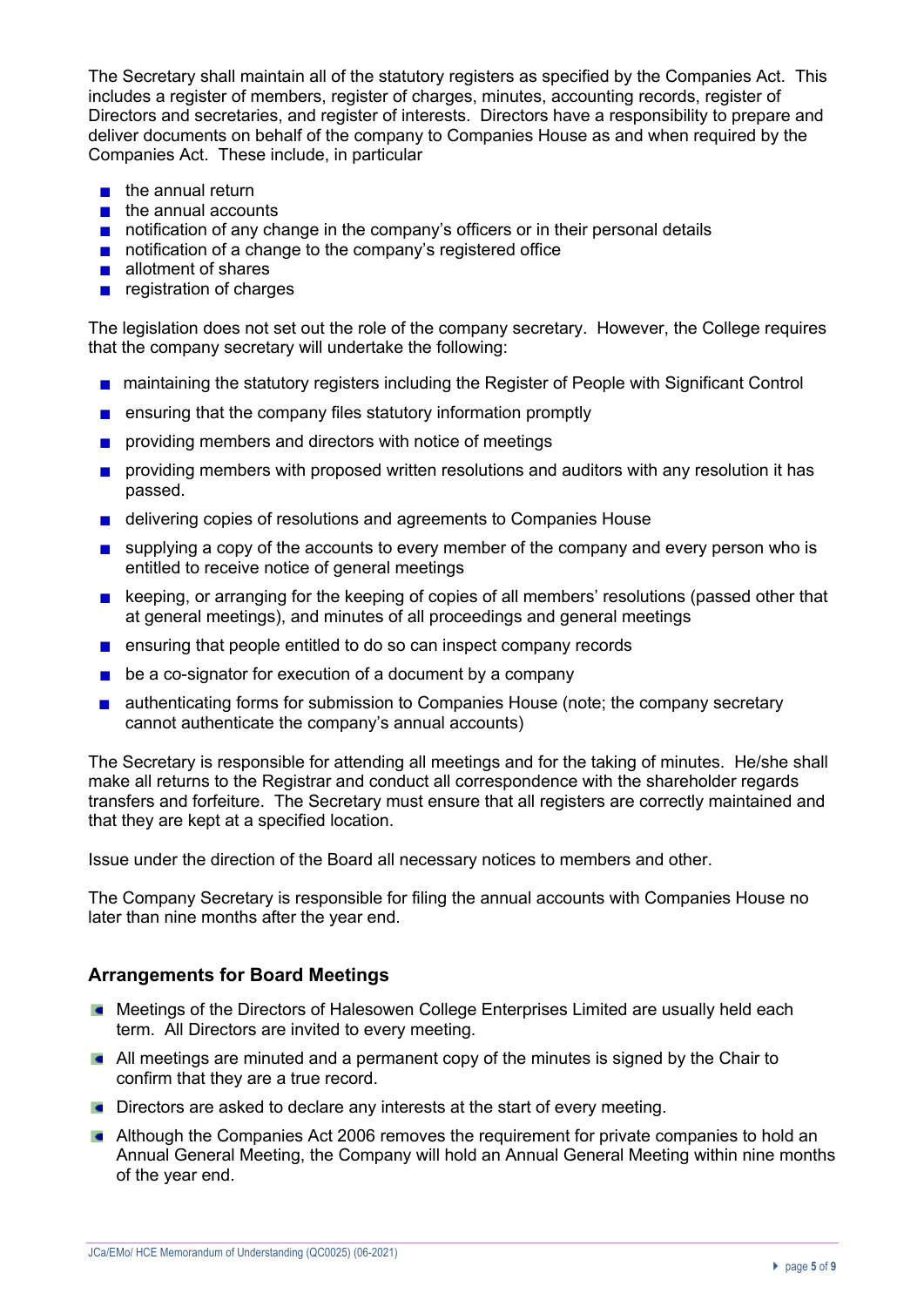- All meetings must have a quorum of three Directors (one of which should be a non-executive director).
- **Members may be informed of meetings and receive minutes by hard copy or electronic** methods.

## **Procurement**

The Company is required to adopt ethical procurement practices and subscribe to the College's approved policy on anti-modern day slavery.

## **Equality and Diversity**

The Corporation is committed to the promotion of equality and diversity and the pursuance of nondiscriminatory policies and practices. An ethos exists where all individuals are treated fairly and valued irrespective of any protected characteristic defined in the Equality Act 2010. HCE should adhere to the Equality and Diversity Policy of Halesowen College.

## **Borrowing**

At present the Company has no external borrowing and there is no authorisation in place to enter into any external borrowing arrangements in the future. The Company must have a written resolution from the Corporation of Halesowen College to install any borrowing powers.

## **Type and Frequency of Financial Information**

The Corporation requires that regular financial information is produced. The Company must adhere to the requirements of the policy on Frequency and Content of Financial Information in so far as;

- **Each month a summary income and expenditure account and balance sheet will be included in** the management accounts, which is available to the Corporation and members of College Leadership Team. This will be accompanied by a brief commentary stating all key issues. In addition, monitoring information on the debtor's profile and the Company's creditor days will be included in this pack. Predetermined dates for the issue of this information are established annually in accordance with the policy on financial information. A detailed trading account on retail activities is incorporated.
- **Each month a detailed income and expenditure account, and balance sheet are prepared and** distributed to the Company Directors and Company Secretary. This is accompanied by a commentary.
- Each month details of the trading activities are presented and discussed with the Commercial Manager.
- Annual Accounts and Directors Report are formally reported to the Company Directors, Audit Committee and Corporation. These are formally adopted at the Annual General Meeting.

#### **E-Communication and Execution of Documents**

- **Halesowen College Enterprises will comply with relevant legislation regarding the e**communication.
- **Members are allowed to request meetings and appoint proxies via email.**
- **The Company will execute documents in accordance with the Company's Act 2006.**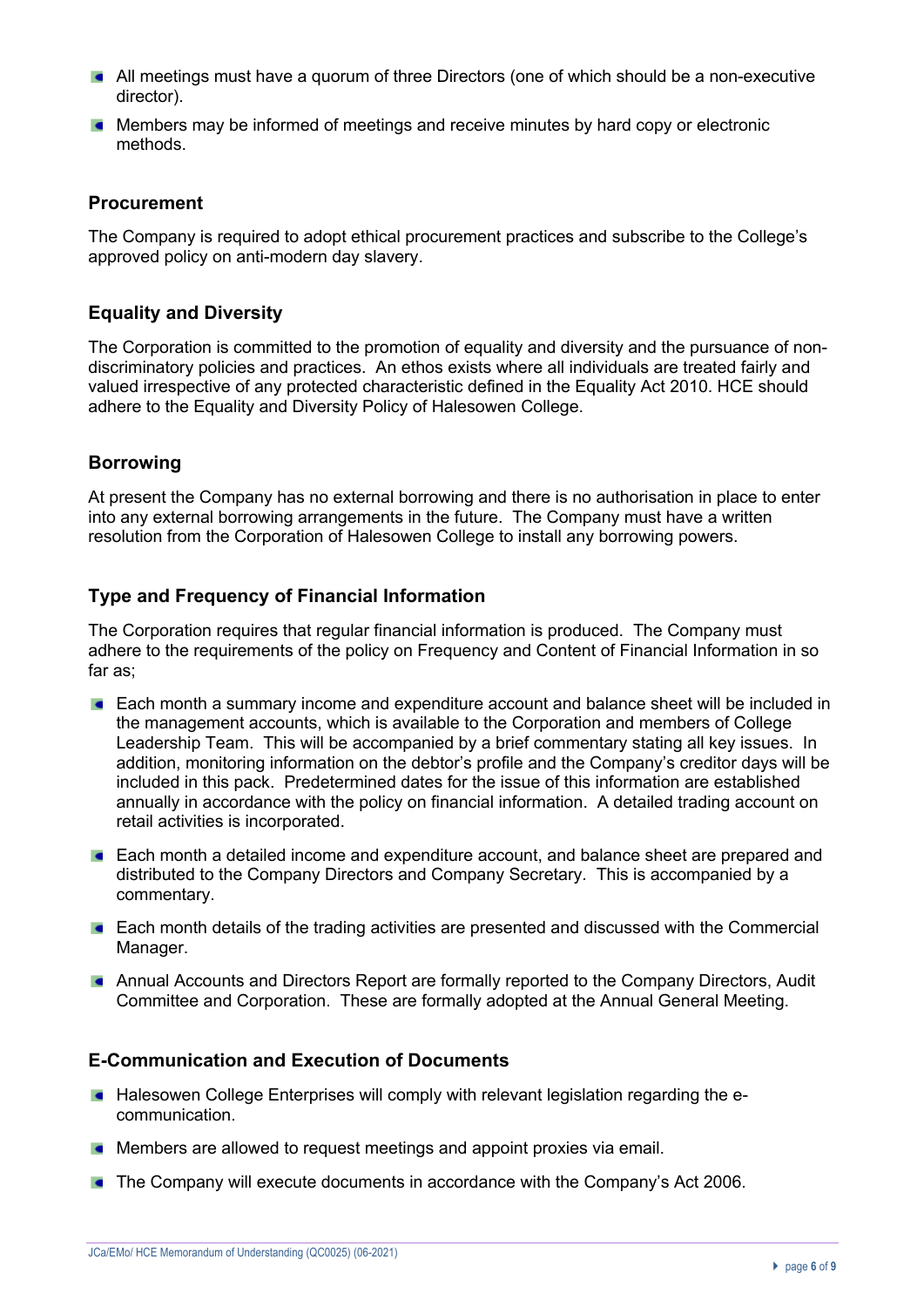# **Annual Accounting Arrangements**

In accordance with the Companies Act a Directors Report and annual financial statements must be prepared at the close of each financial year. The accounting date of the Company is 31 July.

The accounts must be prepared under the UK GAAP. The Company has adopted international accounting standards under FRS102.

The Company is required to report its financial performance to the Corporation by 31 December each year.

Accounts are subject to External Audit and are filed in accordance with the timescales outlined in the Companies Act at Companies House i.e. within nine months from the end of the financial period. Accounts are prepared in accordance with the accruals concept and adhere to all relevant standard statements of accounting practice, financial reporting standards and the requirements of the Companies Act. The final position as at the accounting date of Halesowen College Enterprises is incorporated into the set of consolidated accounts for Corporation as a whole.

The consolidated accounts are again subject to external audit and are filed with the Education & Skills Funding Agency in accordance with predetermined timescales.

#### **Relationship with Halesowen College**

The Company must recoup all of its costs and at least break-even year on year to ensure that no public funds are used to support the commercial operations of the Company. There is a three-year business plan for the Company, which outlines the forecast, financial performance and cash flow over this period. This plan is revised annually with year one of the forecast forming the budgets for the year ahead.

Profits of the Company may be transferred to Halesowen College by means of a deed of covenant. The profits of the Company are subject to taxation although this is not payable provided that the profits are covenant to the College under the terms of Gift Aid. Profits are therefore paid to the College gross. Under the provisions of accounting standards, the Gift Aid is accounted for in the year the funds were generated not the year it is paid across, subject to the approval of Company Directors and the Corporation.

The Company employ staff whose duties relate directly to the activities of the Company Halesowen Collee employs staff who as part of their role support Company activities. Their costs are proportionately recharged in full i.e. their salary plus employer's costs for National Insurance and Superannuation. Costs of staff who work for both College and Company functions are apportioned on an individual basis. When such staff are on long term sick, maternity or paternity leave costs are not charged. However, the costs of any replacement staff are charged in full. Should the Company employ staff that are engaged in the activities of Halesowen College then the Company would make a full charge for these costs.

The Company purchases its own materials and equipment but should the Company trade with the College or vice versa then the costs are recorded and invoices raised in accordance with the procedures outlined in Financial Regulations.

The Company is invoiced monthly in arrears by the College in accordance with the recharge methodology for staffing and other charges. These invoices are subject to the normal College credit terms and the cash flow of the Company.

The Company is governed by its own set of financial regulations contained in its Finance Policy and Standing Orders Relating to Contracts, which are broadly similar to those of the College.

The Company owns no assets of property; the College shops and Business Centre are owned by Halesowen College.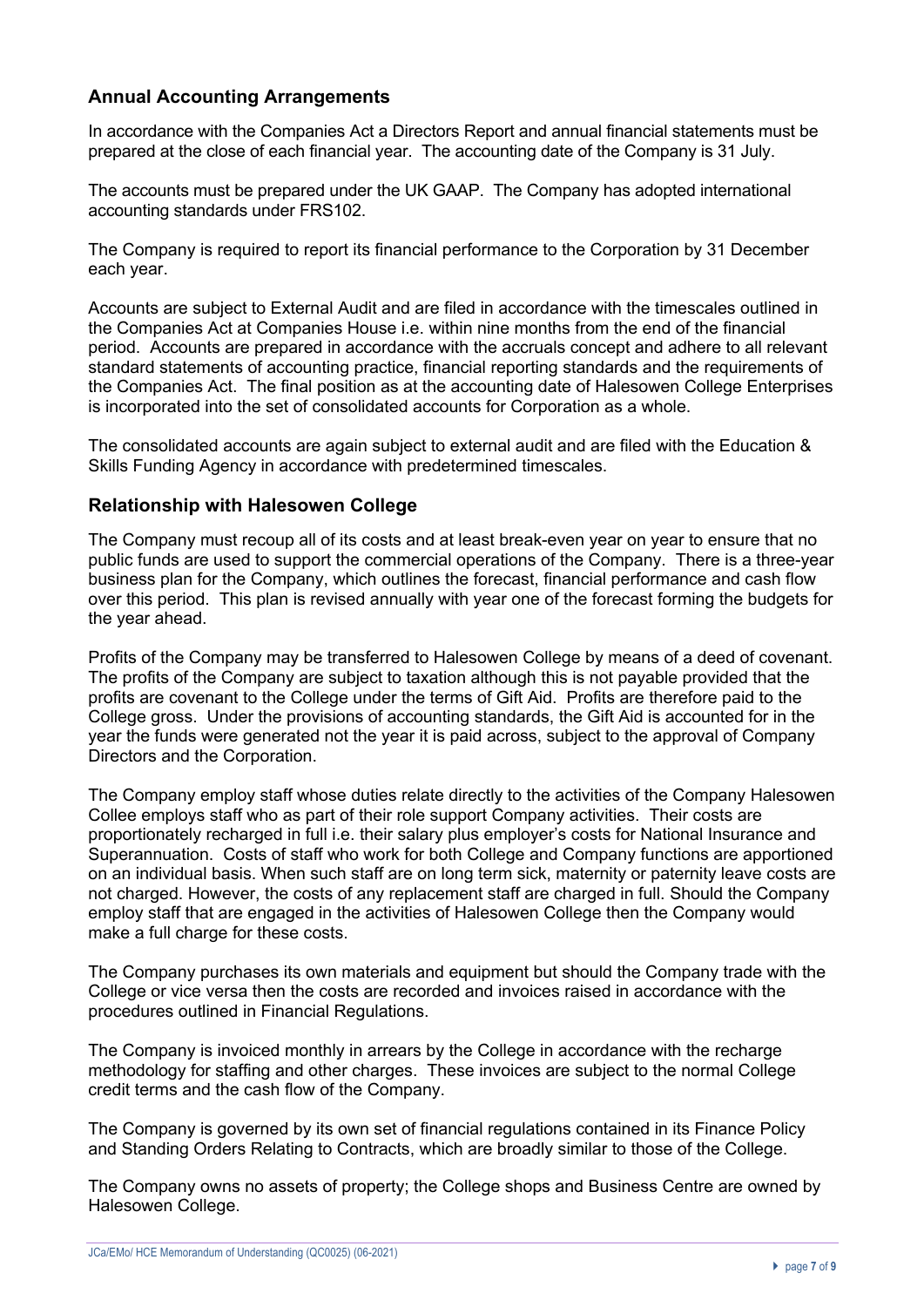The College charges the Company for running costs covering utilities, business rates and management and administrative costs. Should the College invest in equipment/premises solely on behalf of HCE Ltd then the capital outlay must be repaid via the recharge methodology over a period not exceeding the useful life of the assets. For refurbishment projects this will be between 10 & 50 years and for standalone equipment six years. This charge is applied in accordance with the recharge methodology. Such changes will be paid annually to Halesowen College.

The Directors of the Company formally agree the annual recharge methodology.

Any commitments entered into by the Company, which span a period of greater than one year, must have the prior agreement of the Directors.

The Company must not embark upon projects, which represent a major liability without the prior consent of the Corporation.Should the College invest in facilities solely for HCE Ltd commercial purposes then payback patterns must be forecast, documented and incorporated into the recharge methodology as appropriate.

## **Relationship with The Halesowen Foundation**

Halesowen College Enterprises Limited is independent of The Halesowen Foundation which is a registered charity.

Profits of the Company may be transferred to The Halesowen Foundation by means of a deed of covenant. The profits of the Company are subject to taxation although this is not payable provided that the profits are covenant to the Charity under the terms of Gift Aid. Profits are therefore paid to the Charity gross. Under accounting provisions, the Gift Aid is accounted for in the year the funds were generated not the year it is paid across, subject to the approval of Company Directors and the Directors/Trustees of The Halesowen Foundation.

The Company purchases its own materials and equipment but should the Company trade with the Charity or vice versa then the costs are recorded and invoices raised in accordance with the procedures outlined in Financial Regulations.

The Company shall be invoiced monthly in arrears by the Charity for any such charges. These invoices are subject to the normal Charity credit terms and the cash flow of the Company.

#### **Audit of Activities**

The Company is subject to assurance checks relating to its activities as defined in the assurance audit plan of Halesowen College.

The Company is also subject to an annual external audit, which will focus upon its Financial Statements and Directors Report.

Halesowen College Enterprises Ltd shall usually utilise the same external audit services as Halesowen College and appoint auditors annually at the General Meeting.

The external audit letter of engagement is presented annually to the directors for information.

Whenever an auditor leaves office they must deposit a statement outlining the circumstances for their departure. Should the auditor leave before the end of their tenure then Halesowen College Enterprises Ltd must file the notice to the Professional Oversights Board.